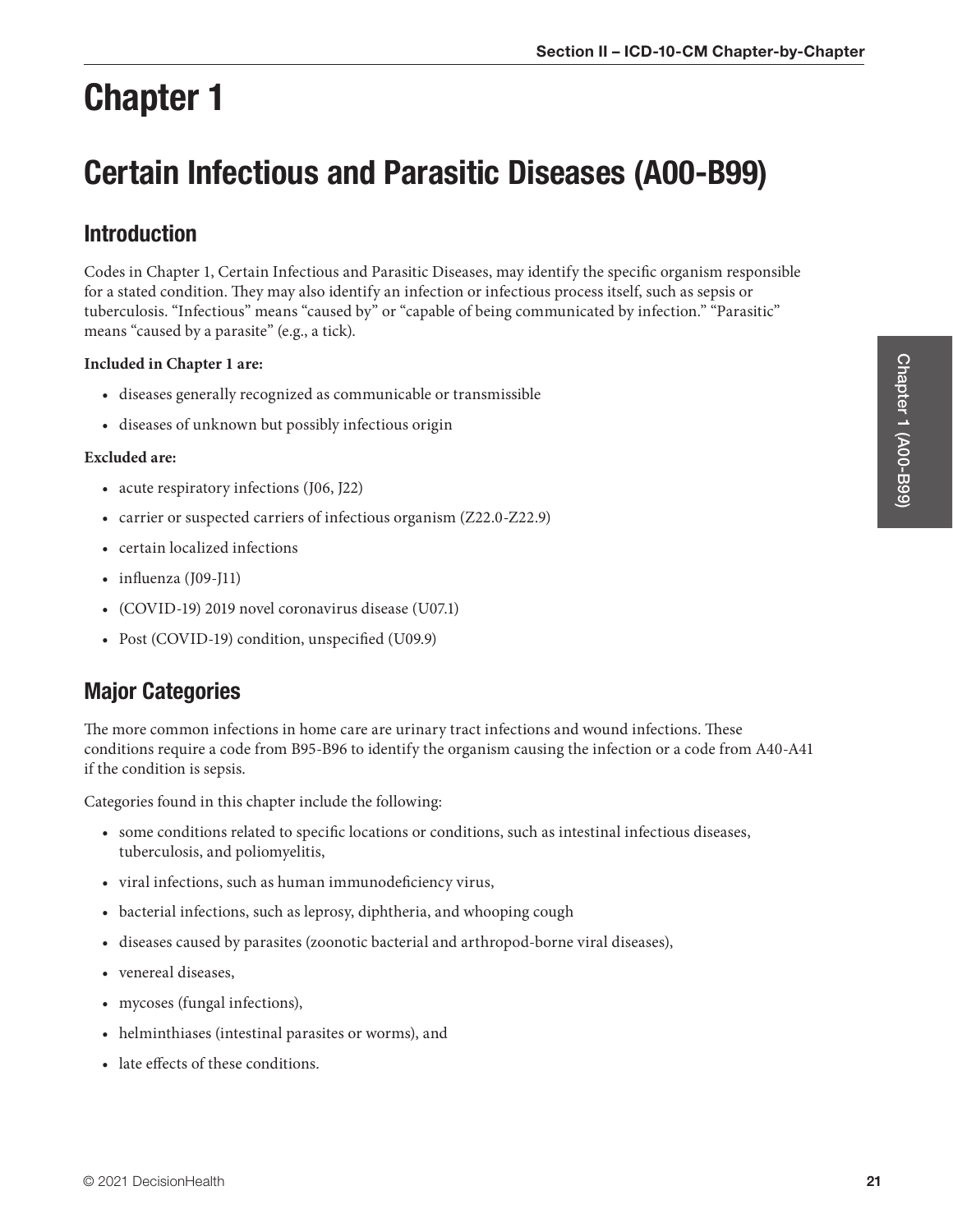More specifically, the major categories in Chapter 1 are:

- Intestinal infectious diseases (A00-A09)
- Tuberculosis (A15-A19)
- Certain Zoonotic bacterial diseases (A20-A28) These are diseases shared by animals and humans. Approximately 150 zoonotic diseases are known to exist.
- Other bacterial diseases (A30-A49) such as leprosy, diphtheria and sepsis
- Infections with a predominantly sexual mode of transmission (A50-A64)
- Other spirochetal diseases (A65-A69)
- Other diseases caused by chlamydia (A70-A74)
- Rickettsioses (A75-A79)
- Viral and Prion infections of the central nervous system (A80-A89)
- Arthropod borne viral fevers and viral hemorrhagic fevers (A90-A99)
- Viral infections characterized by skin and mucous membrane lesions (B00-B09)
- Other human herpes viruses (B10)
- Viral hepatitis (B15-B19)
- Human Immunodeficiency Virus [HIV] disease (B20)
- Other Viral Diseases (B25-B34)
- Mycoses (B35-B49)
- Protozoal diseases (B50-B64)
- Helminthiases (B65-B83)
- Pediculosis, acariasis, and other infestations (B85-B89)
- Sequelae of infectious and parasitic diseases (B90-94)
- Bacterial and Viral infectious agents (B95-B97)
- Other infectious diseases (B99)

# Descriptions of Major Conditions and Categories Common to Home Health

# Tuberculosis (A15-A19)

Pulmonary tuberculosis (TB) is a contagious bacterial infection that mainly involves the lungs, but may spread to other organs.

In the primary stage of the disease, the patient is asymptomatic. The bacillus may lie dormant for years before causing symptoms and active disease. The primary organs affected are the lungs, but the disease may spread to other organs as well.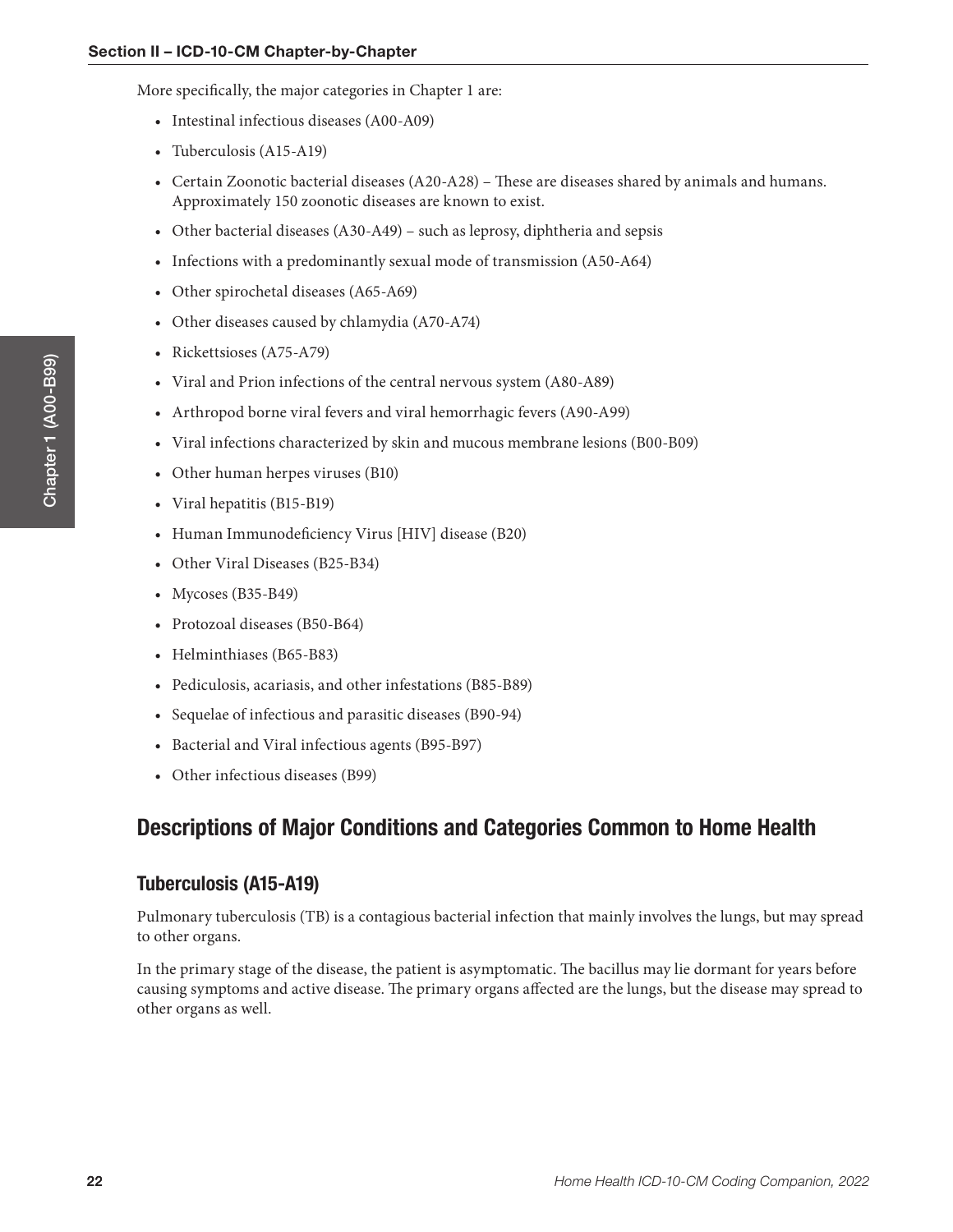## Sepsis (A40-A41)

Bacteremia vs. Septicemia: Bacteremia is a localized infection without clinical signs of generalized infection while septicemia is accompanied by clinical signs of generalized infection and may be resolved by treatment with the appropriate antibiotic. Sepsis is a potentially life-threatening complication of an infection. Sepsis occurs when chemicals released into the bloodstream to fight the infection trigger inflammation throughout the body. This inflammation can trigger a cascade of changes that can damage multiple organ systems, causing them to fail. If sepsis progresses to septic shock, blood pressure drops dramatically, which may lead to death.

When coding Sepsis and Septicemia in ICD-10, it is important to note that ICD-10-CM does not include separate codes for Septicemia. Instead, the codes for Sepsis are a combination code that identifies both septicemia and sepsis, including the causative organism. If Septicemia is stated, Sepsis code will be assigned (A40-, A41-).

Septic shock generally refers to circulatory failure associated with sepsis. Septic shock may not be coded as primary (see coding guidelines which indicate to assign an additional code for severe sepsis with or without septic shock).

An additional code will be added, R65.2-, Severe sepsis with or without septic shock, if acute organ dysfunction is documented.

Coding Severe Sepsis in ICD-10 requires a minimum of three codes:

- Underlying systemic infection
- Code from subcategory R65.2
- Additional code for the associated organ dysfunction.

ICD-10 also includes additional guidelines for coding sepsis in home health:

#### *If the patient is admitted with sepsis (you have confirmed it is an active diagnosis):*

- Code Sepsis first
- Then code the localized infection such as UTI, Cellulitis, etc.
- If it is stated as severe, add R65.2-
	- IF SEVERE SEPSIS: Add organ dysfunction codes

#### *If the patient is admitted with a localized infection and it later develops into sepsis:*

- Code localized infection first!
- Code Sepsis following this
	- If SEVERE SEPSIS reported (organ dysfunction present), add R65.2- code, followed by codes for associated organ dysfunction as diagnosed.

### Coding Sepsis as a Complication in ICD-10

On occasion, sepsis may develop as a complication of a procedure. It is important that coders only report sepsis as a complication on the OASIS and claim when the physician has documented the condition as such. Terms such as "postprocedural sepsis" and "postprocedural septic shock" may indicate to the coder that a complication has occurred.

Postprocedural sepsis must be confirmed by the physician and may or may not be accompanied by severe sepsis and organ dysfunction. A complication code is required first, since the condition is a complication of the procedure, and considered a post procedural infection.